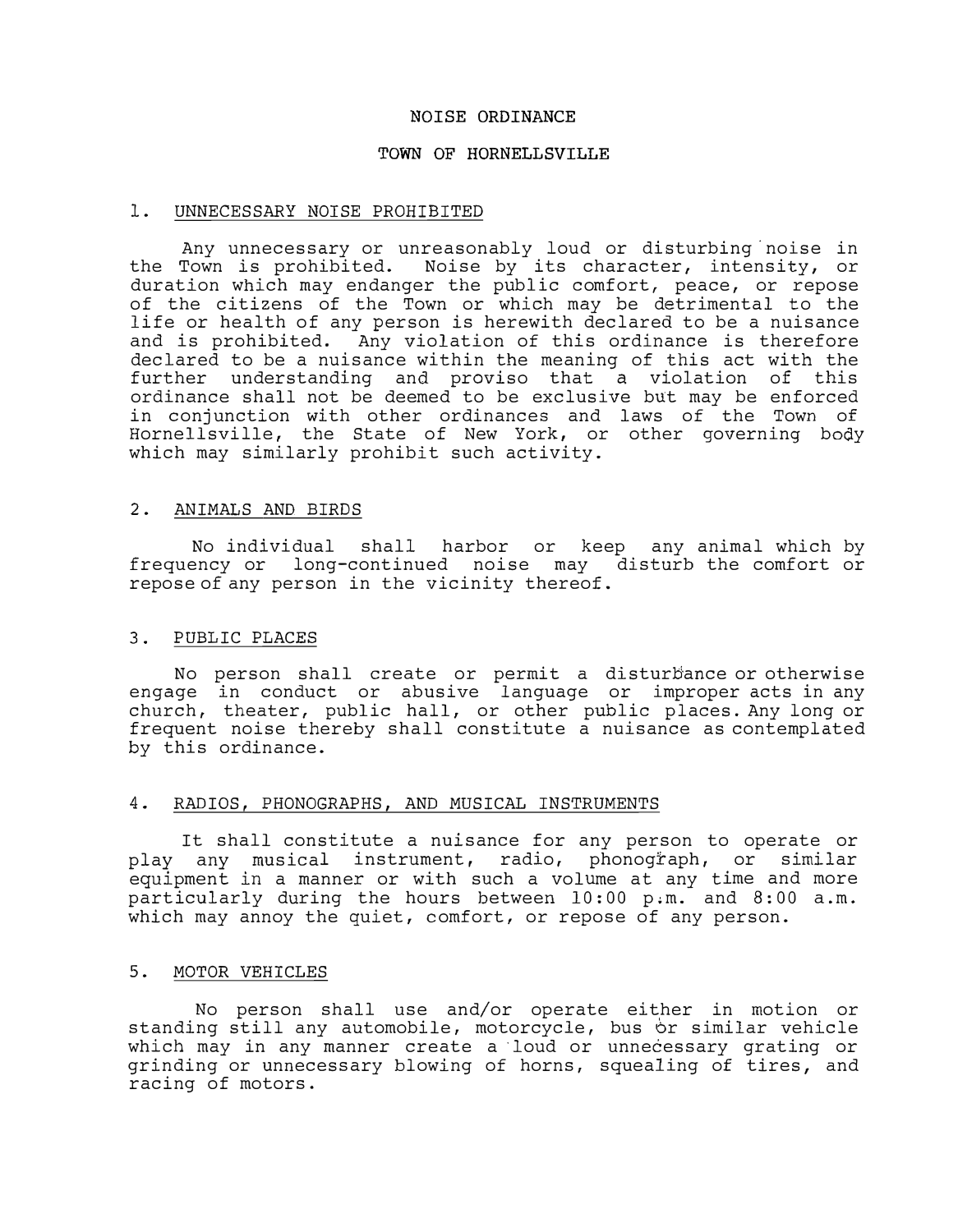#### 6. HORNS AND SIGNALING DEVICES

It shall constitute a nuisance for any person to sound any horn or signal devices on any type of motor vehicle while in motion or not in motion except as a danger signal nor shall any individual sound such device for an unnecessary or unreasonable period of time except that this provision shall not apply to emergency vehicles.

## 7. DISCHARGE OF EXHAUSTS

No person shall discharge into the open air any engine, motor vehicle or motorboat engine except through the muffler or other device utilized to prevent a loud or explosive noise therefrom.

### 8. COMPRESSED-AIR DEVICES

No person shall use or cause to be used any mechanical device operated by compressed air unless the noise created thereby is effectively muffled and reduced.

### 9. NOISE PROHIBITED NEAR INSTITUTIONS

A. No person shall cause to be created excessive noise on any street adjacent to any school, institution of learning, or court while the same is in session or any hospital or nursing home which unreasonably interferes with the operation of such institution or the individuals therein.

# 10. HAWKING AND PEDDLING

Any unreasonable or other unnecessary sound, crying out, or attempts to secure attention by peddlers and/or vendors which may disturb the peace and quiet of the neighborhood is prohibited.

#### 11. BELLS AND GONGS

No person shall sound or cause to be sounded any bell, except church bells, or gong attached to any building or premises which disturbs the quiet or repose in the vicinity thereof.